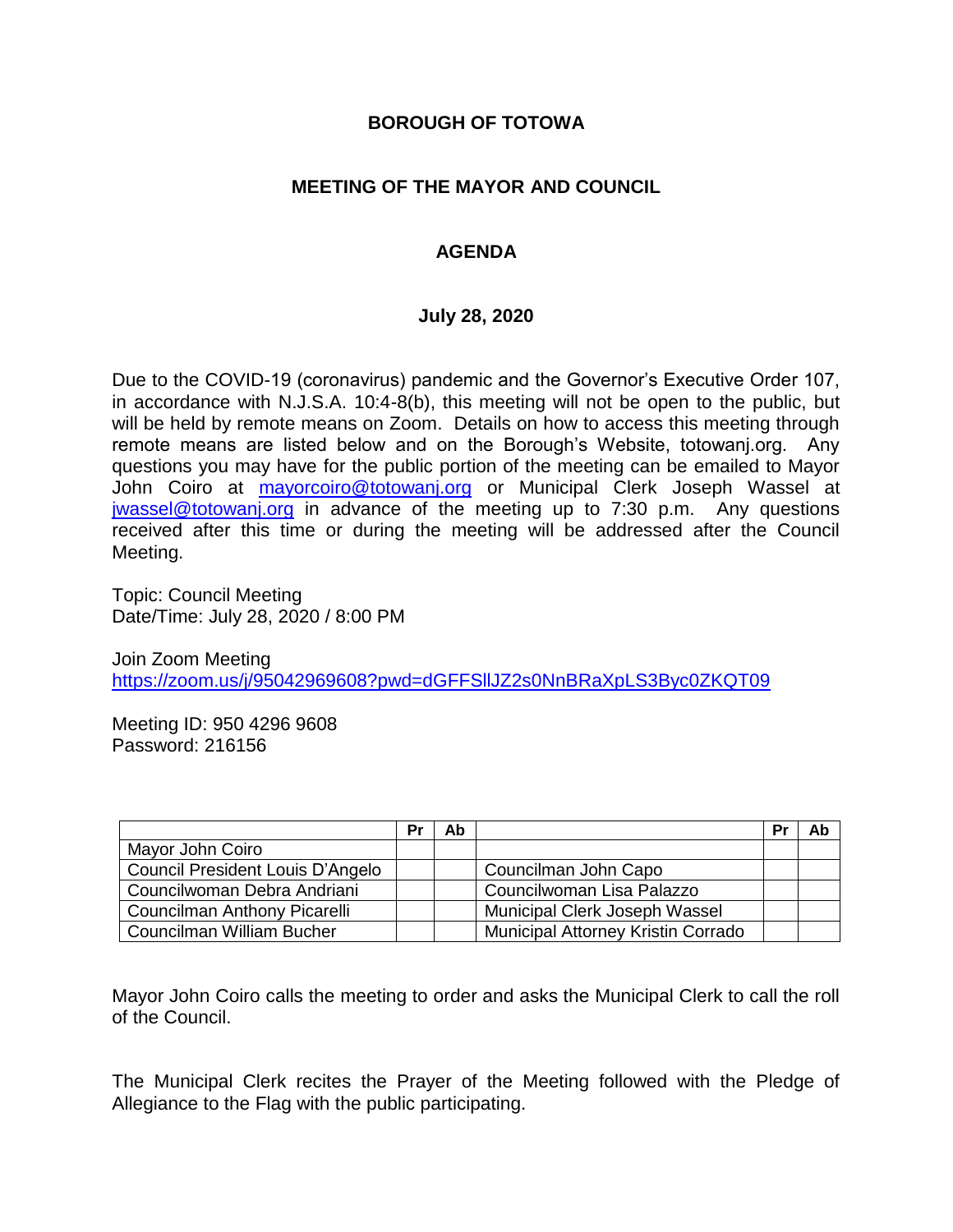The Statement of the Meeting (Open Public Meetings Act) is read by the Municipal Clerk.

Report from Members of the Council, Municipal Clerk and Municipal Attorney.

Mayor Coiro will announce if any citizens emailed any questions pertaining to the public portion of the meeting.

## **CITIZENS HEARD:**

Any questions you may have for the public portion of the meeting can be emailed to Mayor John Coiro at [mayorcoiro@totowanj.org](mailto:mayorcoiro@totowanj.org) or Municipal Clerk Joseph Wassel at [jwassel@totowanj.org](mailto:jwassel@totowanj.org) in advance of the meeting up to 7:30 p.m.

Minutes of the Mayor and Council for the meeting of July 14, 2020.

### **COMMITTEE ON FINANCE: PICARELLI, D'ANGELO, CAPO.**

Resolution No. 2020-16 for the payment of bills.

Resolution authorizing the Treasurer to issue refunds to various property owners pursuant to State Tax Court judgments.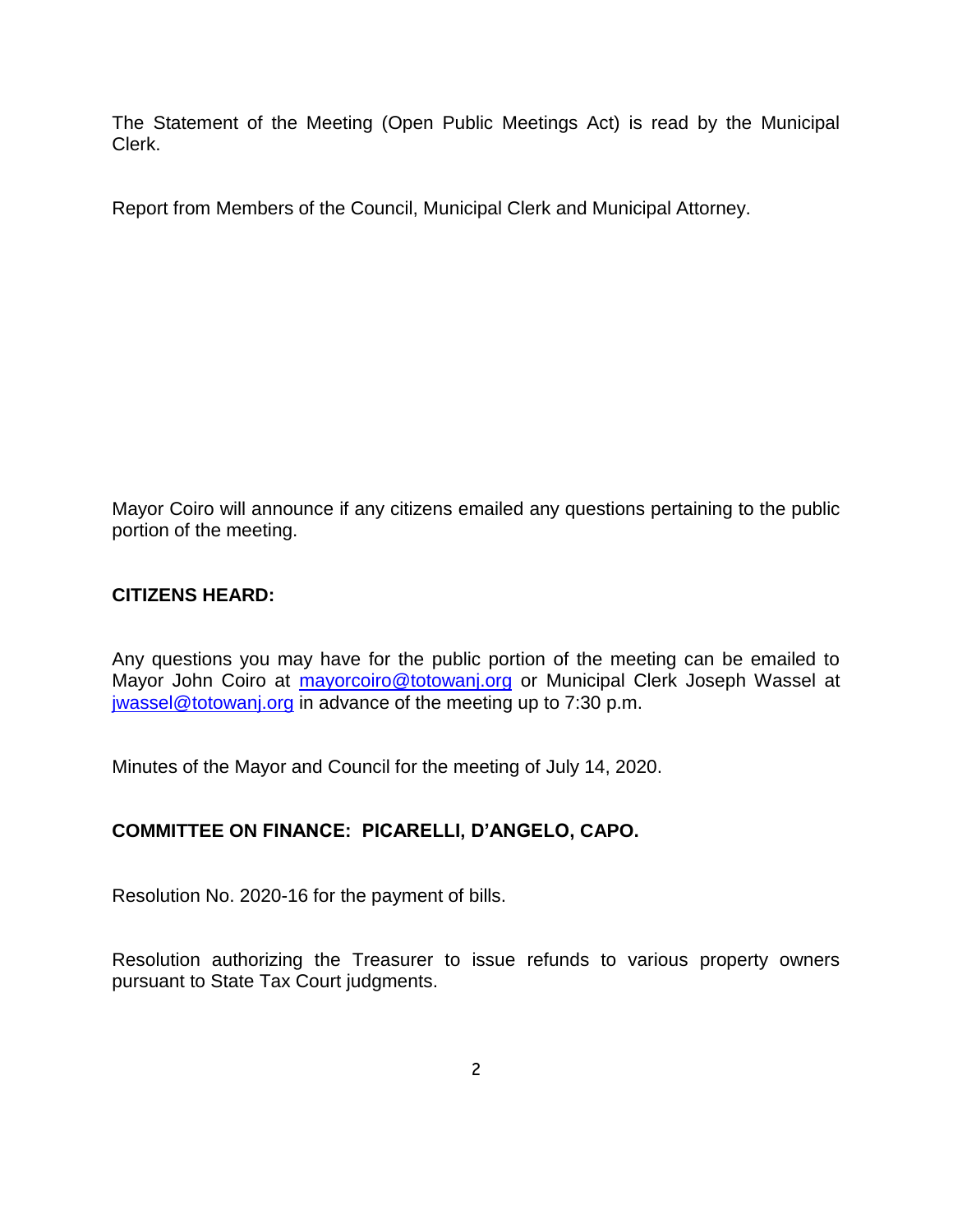# **COMMITTEE ON PUBLIC SAFETY: D'ANGELO, CAPO, BUCHER.**

Resolution Authorizing The Purchase And Delivery Of One Hurst R422E2 eDraulic Ram Package For The Borough Of Totowa Fire Department Fire Rescue Company.

Fireman's application, the purchase of fireman's equipment and authorize a fireman's physical for David R. Moore for Lincoln Fire Company.

Payment of the annual contribution for 2020 to the Borough Of Totowa First Aid Squad, Inc.

## **COMMITTEE ON PUBLIC WORKS: BUCHER, PALAZZO, PICARELLI.**

Recommendation of the Committee to hire a Laborer for the Department of Public Works.

Resolution Authorizing Professional Engineering Services For The 2020 New Jersey Department Of Transportation Municipal Aid Grant – Craig Court, Commerce Way And Dey Hill Trail.

### **COMMITTEE ON ENG. & PUB. PROPERTY: CAPO, ANDRIANI, D'ANGELO.**

Letter from the Borough of Totowa Public Library requesting permission to use the Municipal Parking Lot for their Town Wide Garage Sale on Saturday, September 26, 2020 from 9:00 a.m. – 3:00 p.m.

### **COMMITTEE ON LIAISON & INSPECTION: ANDRIANI, BUCHER, PALAZZO.**

No report.